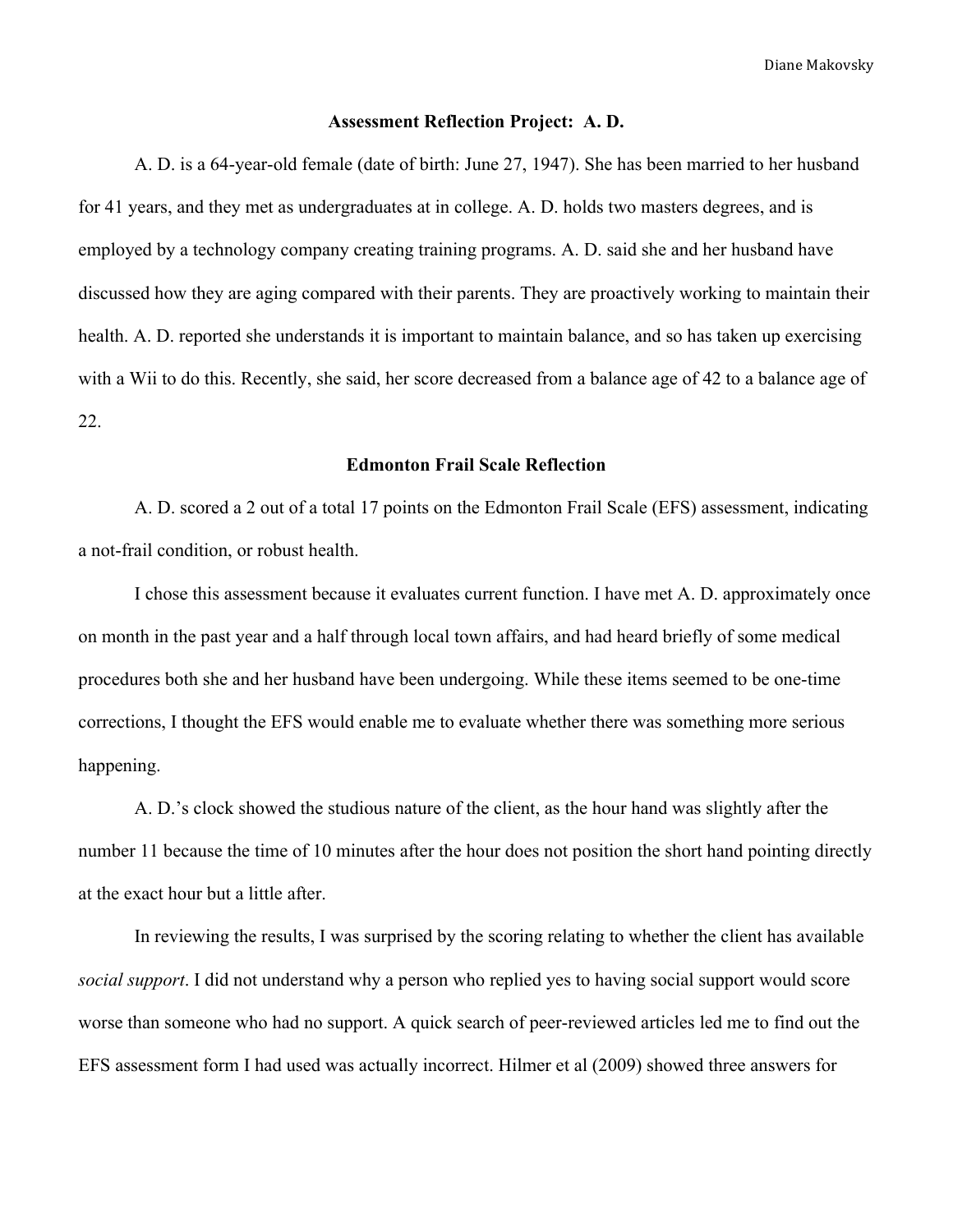social support, the answer *always available* received 0 points, *sometimes* 1 point, and *never* 2 points. Using this scale, A. D.'s score on the EFS would be 1/17.

A. D. was comfortable enough to tell me that she had lost some weight recently, but this was intentional because she was back to exercising following removal of one kidney in the summer. In February, she had thought she had a kidney stone, but a CAT scan showed a kidney abnormality and her doctors said one kidney was operating at only 10 percent due to ligature strangulation. A. D. said doctors could have removed the ligature but kidney function would remain at 10 percent. Since removing the ligature was a significantly more risky surgery than kidney removal, A. D. opted for removal. Having the surgery in the summer curtailed some of her regular exercise routine, and so now that she's back to full health, she has been able to lose the few pounds she had gained during her recuperation.

The EFS provides a short, succinct questionnaire that enables clients to think about various areas of their life and function. I think it is a good measure to assess current status and possible frailty issues.

#### **Vision Screening Form Reflection**

A. D. passed the Vision Screening Form (VSF) perfectly, with no referral needed. She was able to read the last line of the text on the right-hand side of the page fluently.

In discussion, A. D. mentioned that she had had cataract surgery in both eyes approximately two years ago, and one lens was set for a long focal length and one for short. While some people find it difficult to make this adjustment, A. D. had worn hard contacts in this pattern for many years and had the surgery done this way to obviate the need to wear reading glasses.

I wanted to use a visual assessment that would be concise but pinpoint issues for referral should they arise. I was not happy with the clarity of the printout of the VSF. I think it is extremely important to ensure clean and clear copies of printed assessments, to use precise measurements, and to provide good lighting to enable the assessment is correctly and professionally done. Thus, should I be using the VSF on a regular basis, I would obtain a sharply-focused copy, or type a new one. As in our lab, A. D. found the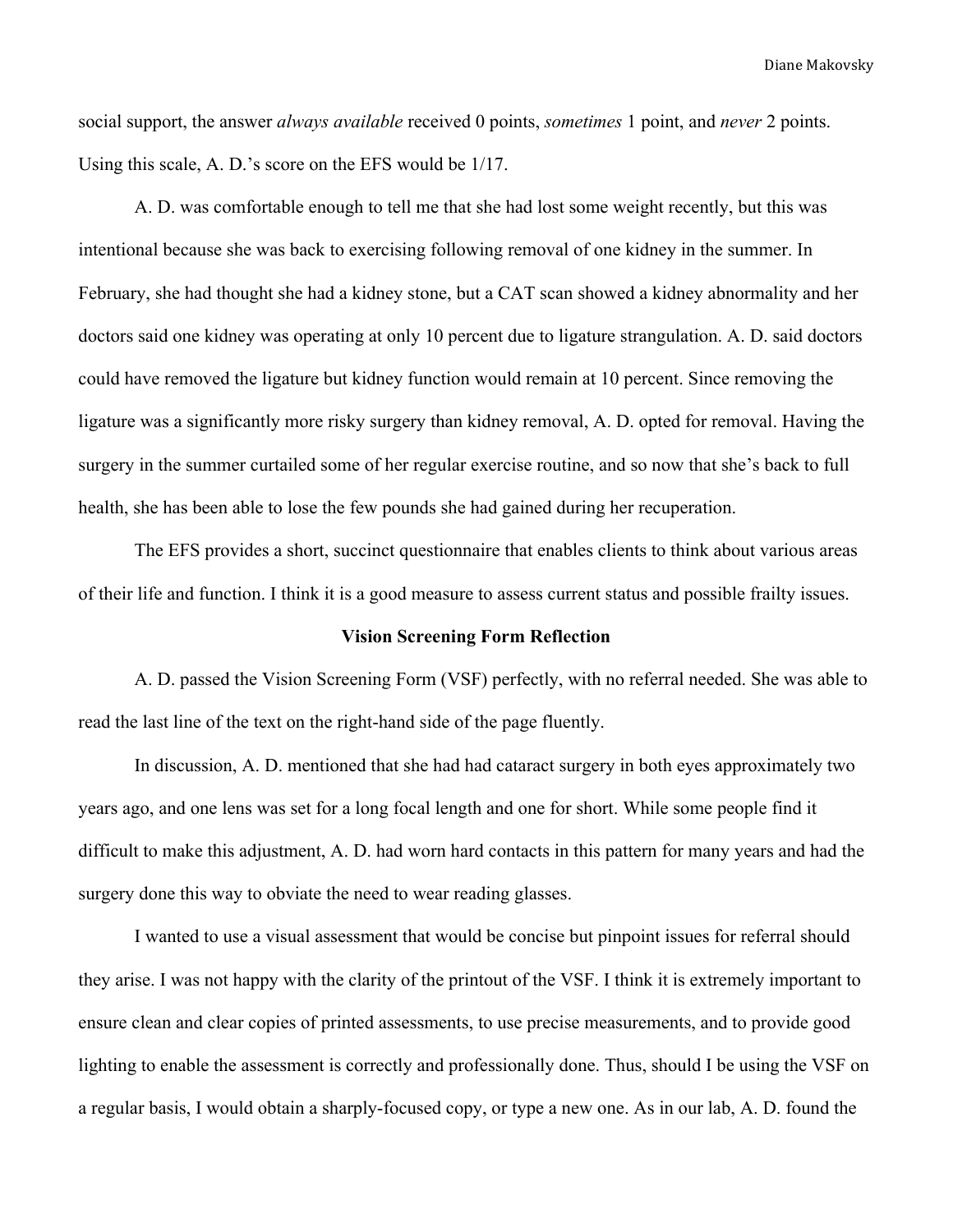wording of the smallest-font quote on the VSF cumbersome. She read it correctly, but the odd sentence structure made her stop and question whether she had in fact read it properly. An item that makes a client question their ability upon completion, at a time the client knows they are being assessed, is both confusing and potentially stressful. I think this is a major drawback to the VSF, and one that could easily be remedied.

Despite its drawbacks, the VSF did prove to be a quick, easy screen for visual problems.

A. D. has a slight lazy eye, which the screen allowed me to notice, but was not directly measured by the assessment. The lazy eye is not something that seemed to limit her vision.

## **Berg Balance Scale Reflection**

A. D. scored a 55 out of a total 56 points on the Berg Balance Scale (BBS). Her only difficulty was standing unsupported with one foot touching the other. She tried this foot-touching position and held for 10 seconds, but then decided it was difficult and opted for the one foot ahead of the other position.

I had selected the BBS because it covers a variety of positions. While we had some exposure to the BBS in sensorimotor lab last semester, each of us did not use it in full, nor did we assess anyone besides our classmates. Despite reviewing the assessment several times before giving it, I was not as fluent with the various steps as I felt I could be. However, now that I have assessed one person with it, and again revisited it in lab, I feel that I am more fluent, and another client assessment would go quite quickly, depending on the individual client's level.

I used a stopwatch for the assessment, and this made A. D. a bit uncomfortable. We were able to talk about this, and she said she would have been more comfortable if I, perhaps, had had a wall clock with a second hand behind her that I could use for timing instead. It is something that I would consider arranging in a clinic set up, and I would consider having a more portable clock with me should I be doing assessments in the home.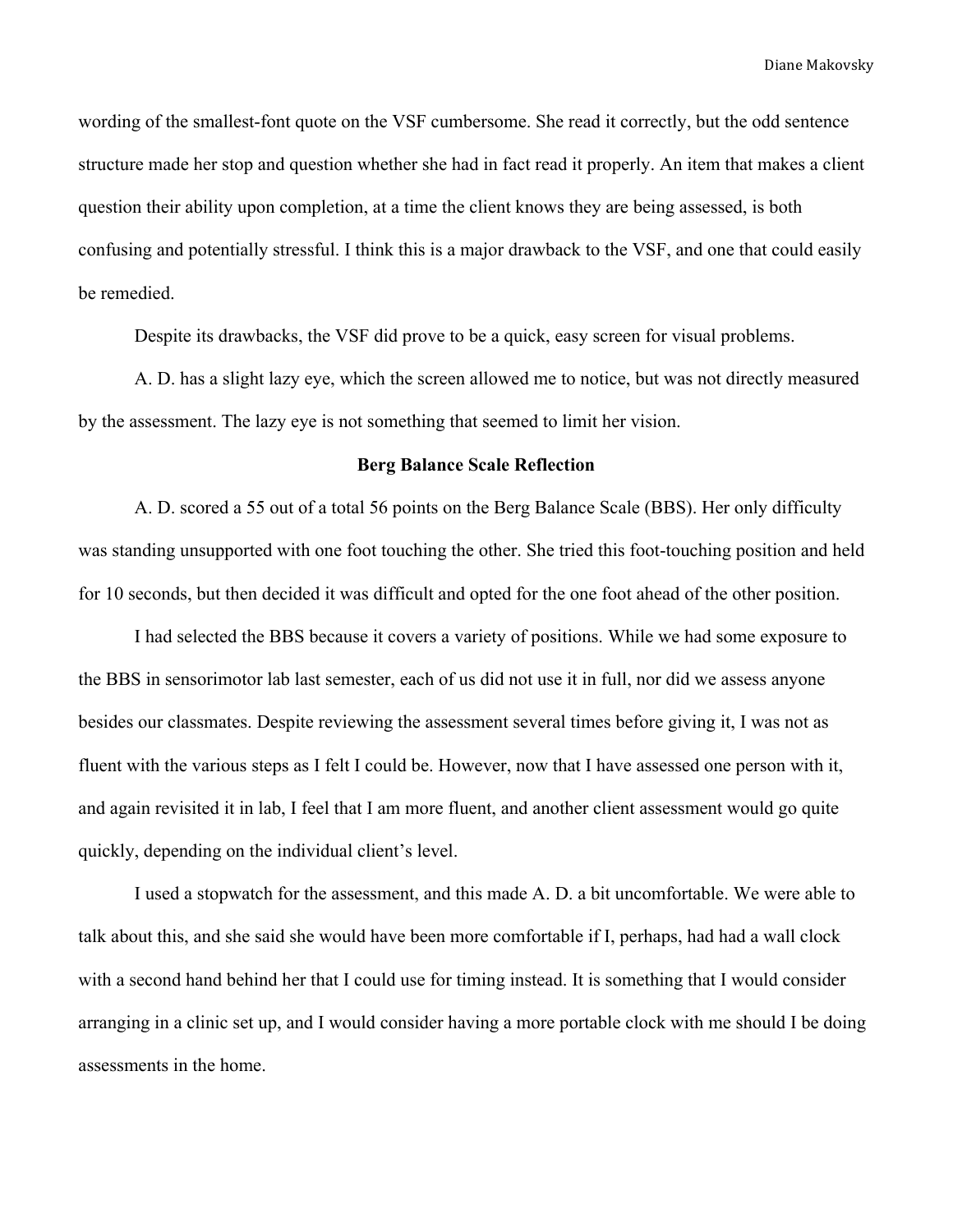The BBS provides General Guidelines for use with those who are wheelchair bound and those who need to walk with assistance. From my experience with A. D., it is clear that many clients would need more support or spotting during this assessment than A. D. did. Thus, I might consider assessing postural control and stability, more than balance. I found a similarity among the balance assessments, some were shorter and some were scored a bit differently. However, what I liked about the BBS is that it provided a scale of 1 to 4 in a number of categories, providing a good range for assessment and scoring. With A. D. seeming to move effortlessly through the BBS, it was still able to reveal a modicum of discomfiture with balance, an area A. D. already works on with her Wii, as she and her husband strive to stay as healthy as possible as they age.

## **Saint Louis University Mental Status Examination Reflection**

A. D. scored a 30 out of a total 30 points on the Saint Louis University Mental Status Examination (SLUMS).

I chose this assessment in order to compare it to the Mini-Mental State Examination (MMSE) by Folstein, Folstein, and McHugh (1975), the Montreal Cognitive Assessment (MoCA) by Nasreddine (2003=2011), and the Allen Cognitive Level Screen (ACLS-5) by Allen et al. (2007), and because I wanted to use a cognitive assessment for this assignment. Of these four, I much prefer the MoCA, and I have included a copy for reference. I find the MoCA to be more substantive than the MMSE, and it does not cost a dollar per usage. I also think the MoCA is more extensive and flows better than the SLUMS. There is also a typographical error between the instructions and the actual assessment on the SLUMS form. The five objects that the client is supposed to remember includes a car, and not a *care* as stipulated on the clinical operations sheet.

The SLUMS question 11 about what state the character in the story lived in struck both my client, A. D., and I as culturally biased. While there is some leeway given in scoring due to level of education, knowledge of states and the United States is not uniform. The knowledge of the animals on the MoCA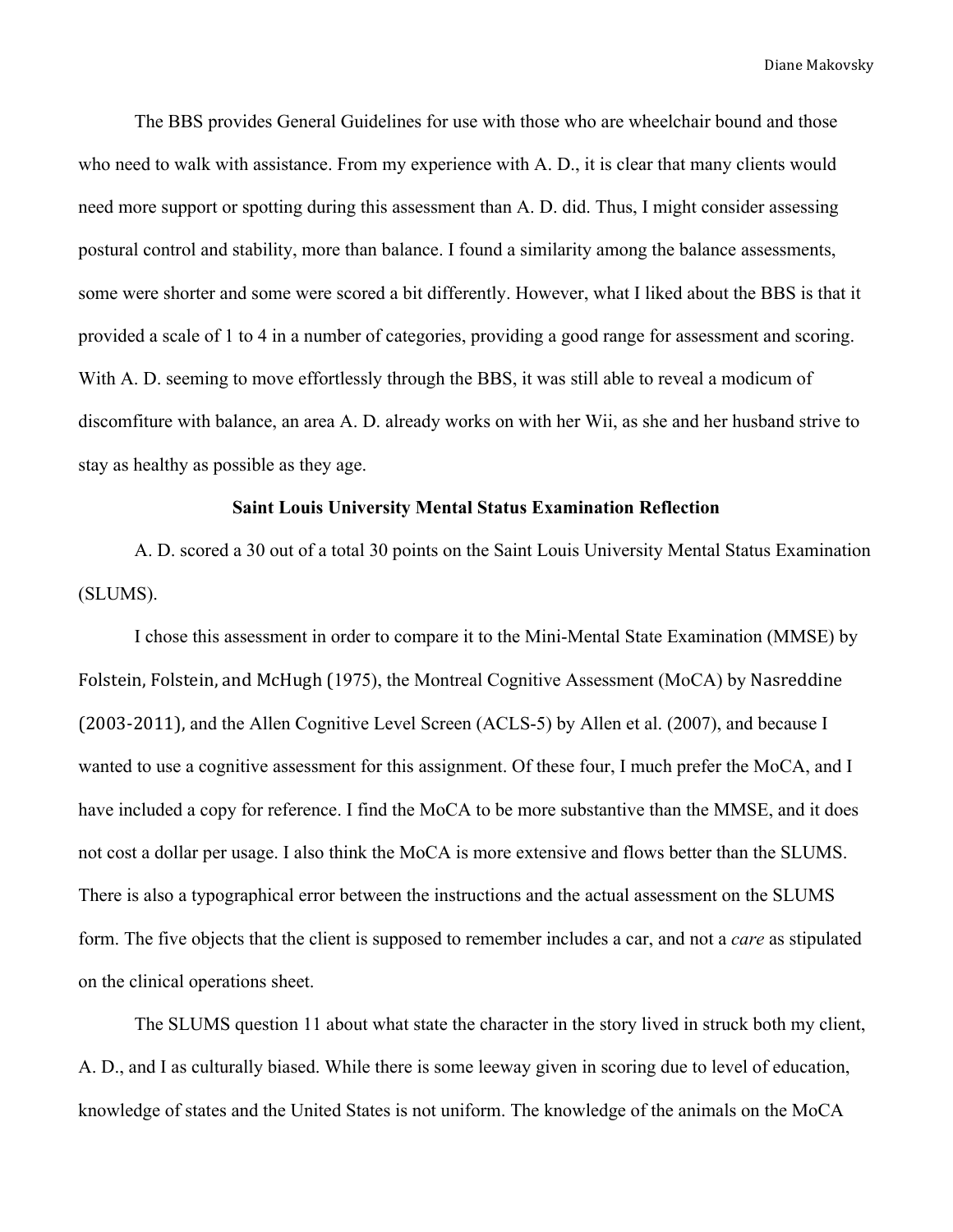could also be open to a similar accusation of cultural bias. I did not ask A. D. to complete a clock on the SLUMS, because she had already completed this for the EFS, albeit the time was 10 minutes before the hour on the SLUMS and 10 after on the EFS.

While I like the explanations provided by the ACLS-5 scoring, I would much rather use the ACLS-5 in conjunction with one of the other three cognitive assessments. Since I have already administered the ACLS-5in training and in a real-life context, I chose to administer an assessment that was new to me. The MMSE, the MoCA, and the SLUMS are quite straight-forward to administer. The SLUMS and the MoCA seem to take a few more minutes to administer than the MMSE, but the time difference is not, in my experience, significant. A. D., and my previous client on the MoCA, both expressed concern with the question about remembering a set of words. In A. D.'s case, she quickly came up with a memory trick of using the first letter of each word, trying to create a single word to remember. This was a pattern she said she uses a lot, for instance when heading to the store with a list of items to buy. Even with this trick, it is clear that the occupational therapist needs to recognize that a person taking an assessment may be tense or nervous just from the fact that they are being assessed. In between assessments, I tried to put A. D. at ease by allowing her to comment as she wished on the assessment just taken.

A. D. scored well on all the assessments. She is already doing exercises to maintain balance, which is the one area where she scored a 3 instead of a 4 on the BBS. There is no need for further referral or occupational therapy services at this time.